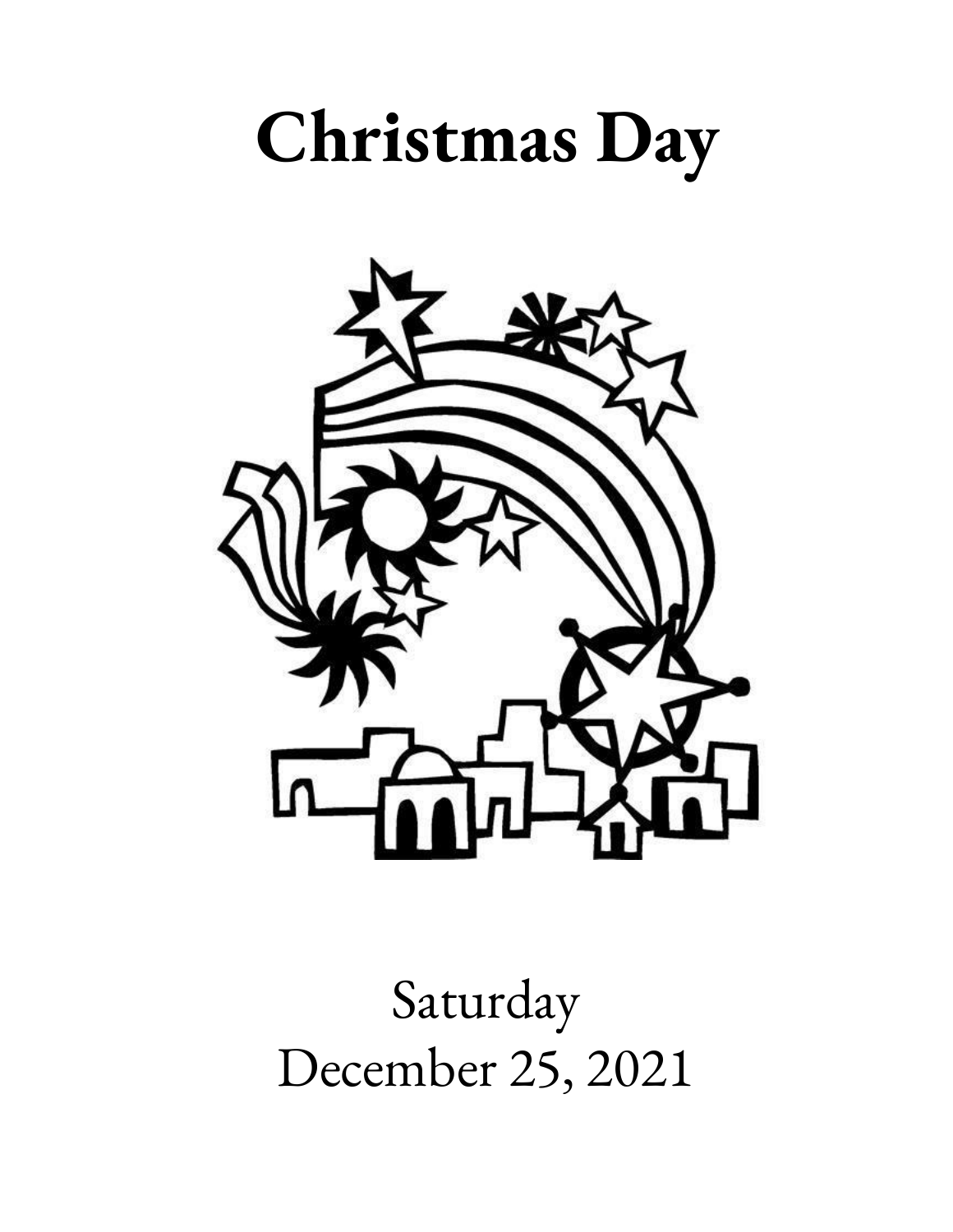Behold, I bring you good news of great joy, which will come to all the people; for to you is born this day in the city of David a Savior, who is Christ the Lord.

# **Glory to God in the highest and peace to God's people on earth.**

### OPENING PRAYERS

O God, you make us glad by the yearly festival of the birth of your only Son Jesus Christ: Grant that we, who joyfully receive him as our Redeemer, may with sure confidence behold him when he comes to be our Judge; who lives and reigns with you and the Holy Spirit, one God, now and forever. **Amen.**

1

| <b>IRST LESSO</b><br>Isaiah 52: 7-10               |  |
|----------------------------------------------------|--|
| How beautiful upon the mountains                   |  |
| are the feet of the messenger who announces peace, |  |
| who brings good news,                              |  |
| who announces salvation,                           |  |
| who says to Zion, "Your God reigns."               |  |
| Listen! Your sentinels lift up their voices,       |  |
| together they sing for joy;                        |  |
| for in plain sight, they see                       |  |
| the return of the Lord to Zion.                    |  |
| Break forth together into singing,                 |  |
| you ruins of Jerusalem;                            |  |
| for the Lord has comforted his people,             |  |
| he has redeemed Jerusalem.                         |  |
| The Lord has bared his holy arm                    |  |
| before the eyes of all the nations;                |  |
| and all the ends of the earth shall see            |  |
| the salvation of our God.                          |  |
| <i>Lector:</i> Hear what the Spirit is saying      |  |
| <i>People:</i> Thanks be to God.                   |  |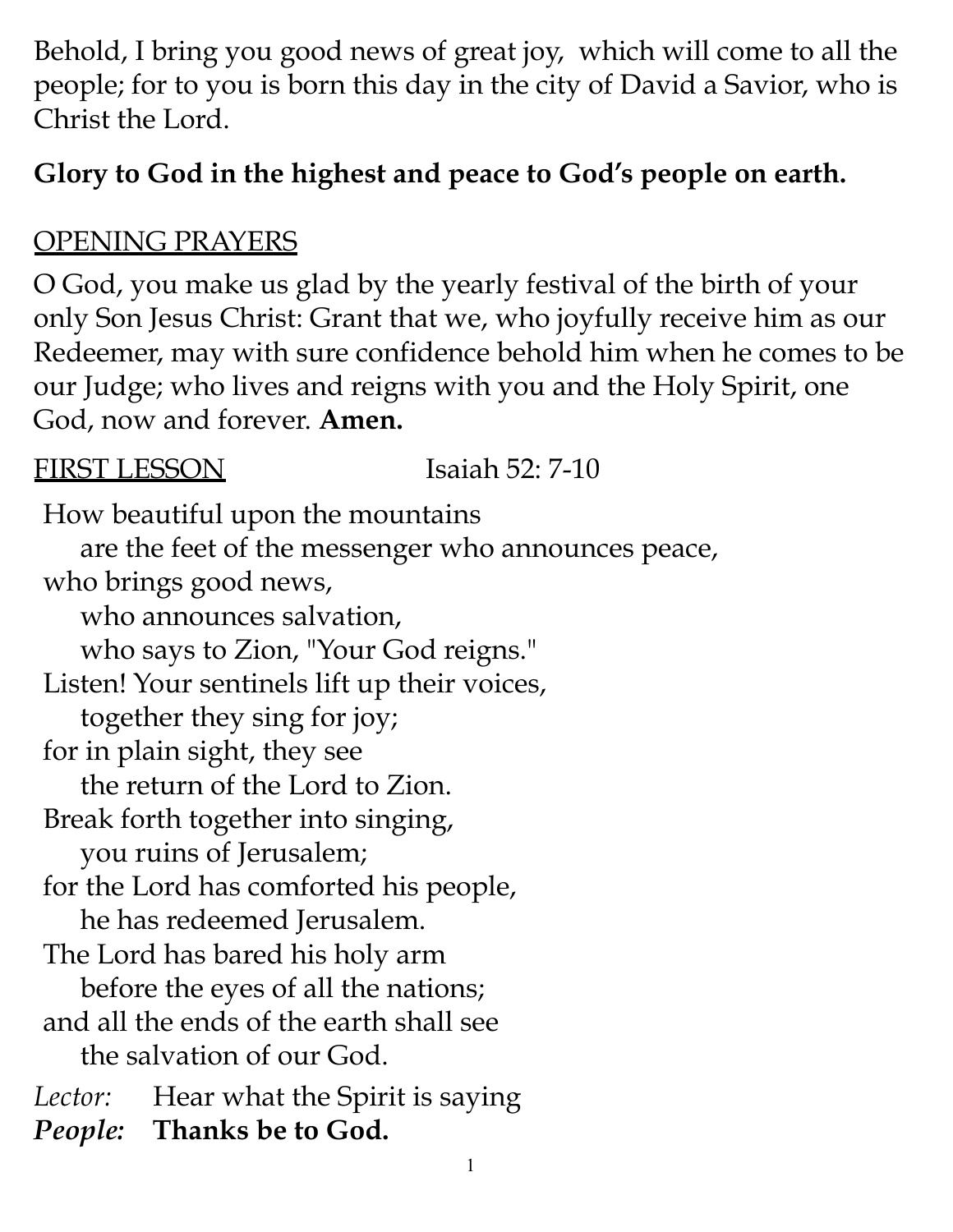#### PSALM 98

Sing to the Lord a new song, for he has done marvelous things.

# **With his right hand and his holy arm has he won for himself the victory.**

The Lord has made known his victory; his righteousness has he openly shown in the sight of the nations.

# **He remembers his mercy and faithfulness to the house of Israel, and all the ends of the earth have seen the victory of our God.**

Shout with joy to the Lord, all you lands; lift up your voice, rejoice, and sing.

# **Sing to the Lord with the harp, with the harp and the voice of song.**

With trumpets and the sound of the horn shout with joy before the King, the Lord.

# **Let the sea make a noise and all that is in it, the lands and those who dwell therein.**

Let the rivers clap their hands, and let the hills ring out with joy before the Lord, when he comes to judge the earth.

**In righteousness shall he judge the world \* and the peoples with equity.**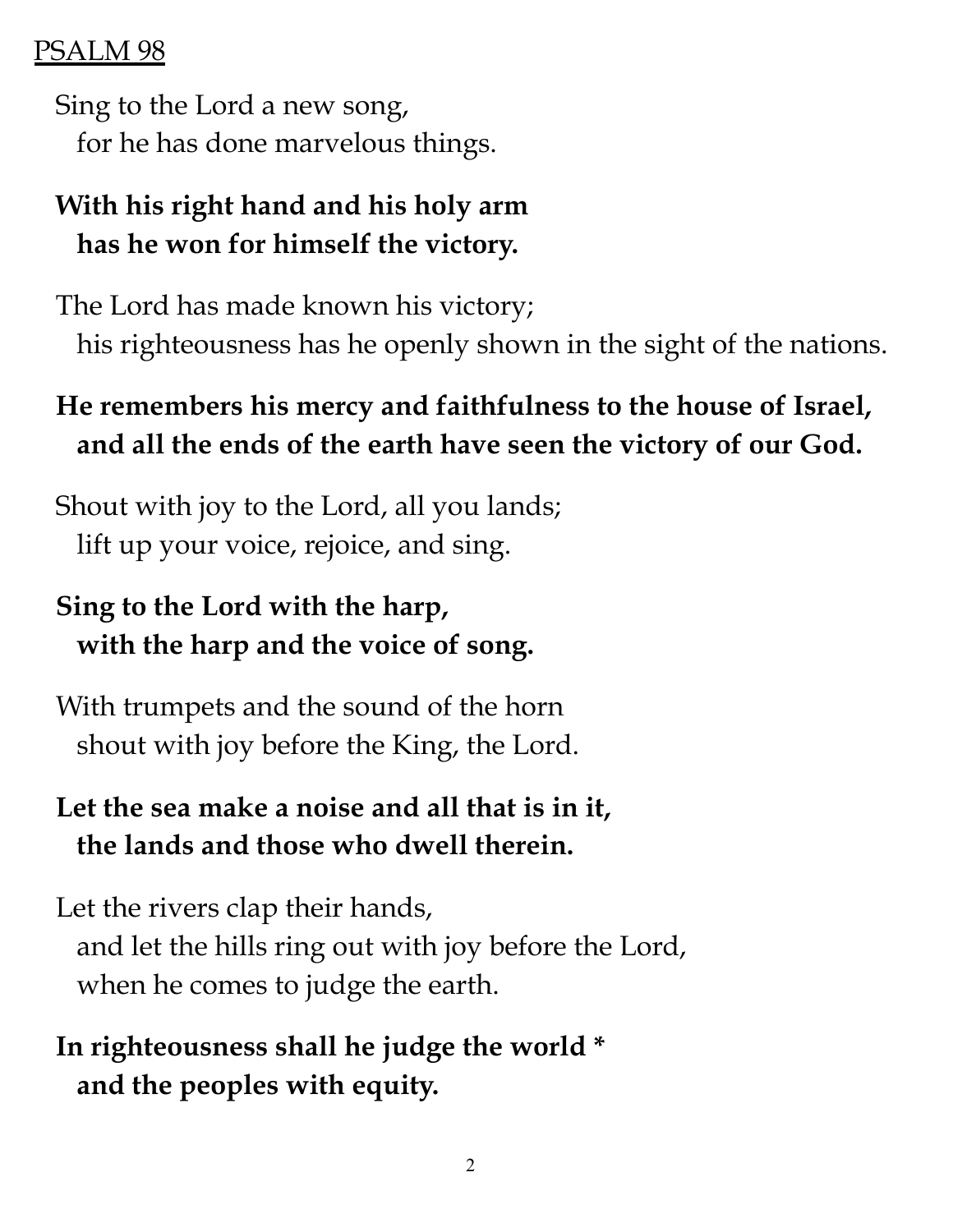#### GOSPEL John 1: 1-5, 14

In the beginning, was the Word, and the Word was with God, and the Word was God. He was in the beginning with God. All things came into being through him, and without him, not one thing came into being. What has come into being in him was life, and the life was the light of all people. The light shines in the darkness, and the darkness did not overcome it.

And the Word became flesh and lived among us, and we have seen his glory, the glory as of a father's only son, full of grace and truth.

The Gospel of the Lord **Praise to you, Lord Christ**

HOMILY Pastor Cindy

## SPECIAL MUSIC

### HOLY EUCHARIST

The Lord is here. **God's Spirit is with us.**

Lift up your hearts. **We lift them to the Lord.**

Let us give thanks to the Lord our God. **It is right to offer thanks and praise.**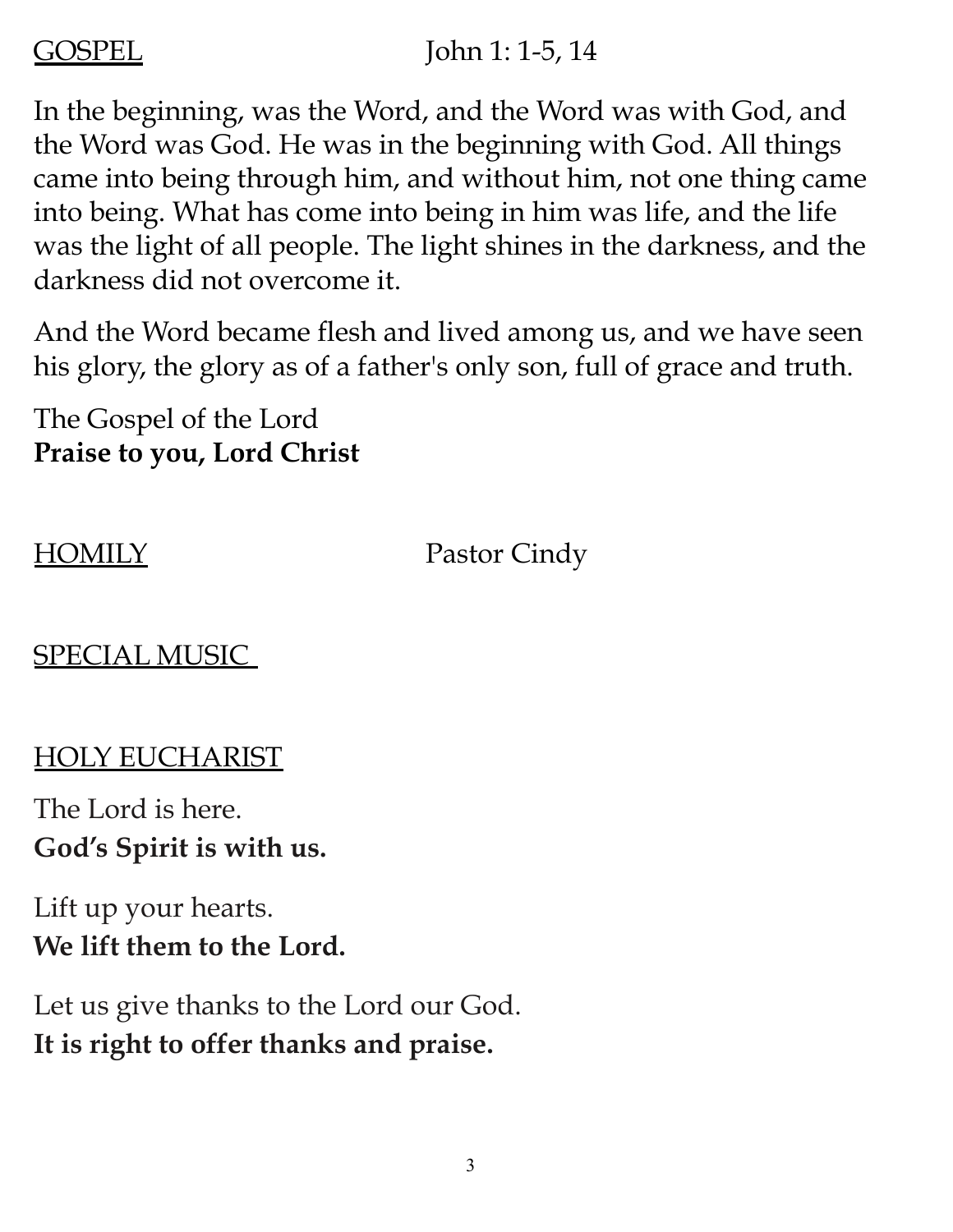It is right to glorify you and to give you thanks, our holy and living God; you dwell in light inaccessible from before time and forever.

Fountain of life and source of all goodness, you made all things and fill them with your blessing; you created them to rejoice in the splendor of your radiance.

Now we praise you with the faithful of every time and place, and give voice to every creature, as we join in the eternal hymn:

**Holy, holy, holy Lord, God of power and might, heaven and earth are full of your glory. Hosanna in the highest. Blessed is the one who comes in the name of the Lord. Hosanna in the highest.**

You formed us in your own image, giving the whole world into our care, so that, in obedience to you, our Creator, we might become stewards of all creation.

Again and again, you called us into covenant with you, and through the prophets, you taught us to hope for salvation.

You loved the world so much that in the fullness of time you sent your only begotten one to be our Savior. Incarnate by the Holy Spirit, born of your servant Mary, Jesus lived as one of us. To the poor Christ proclaimed the good news of salvation; to prisoners, freedom; to the sorrowful, joy.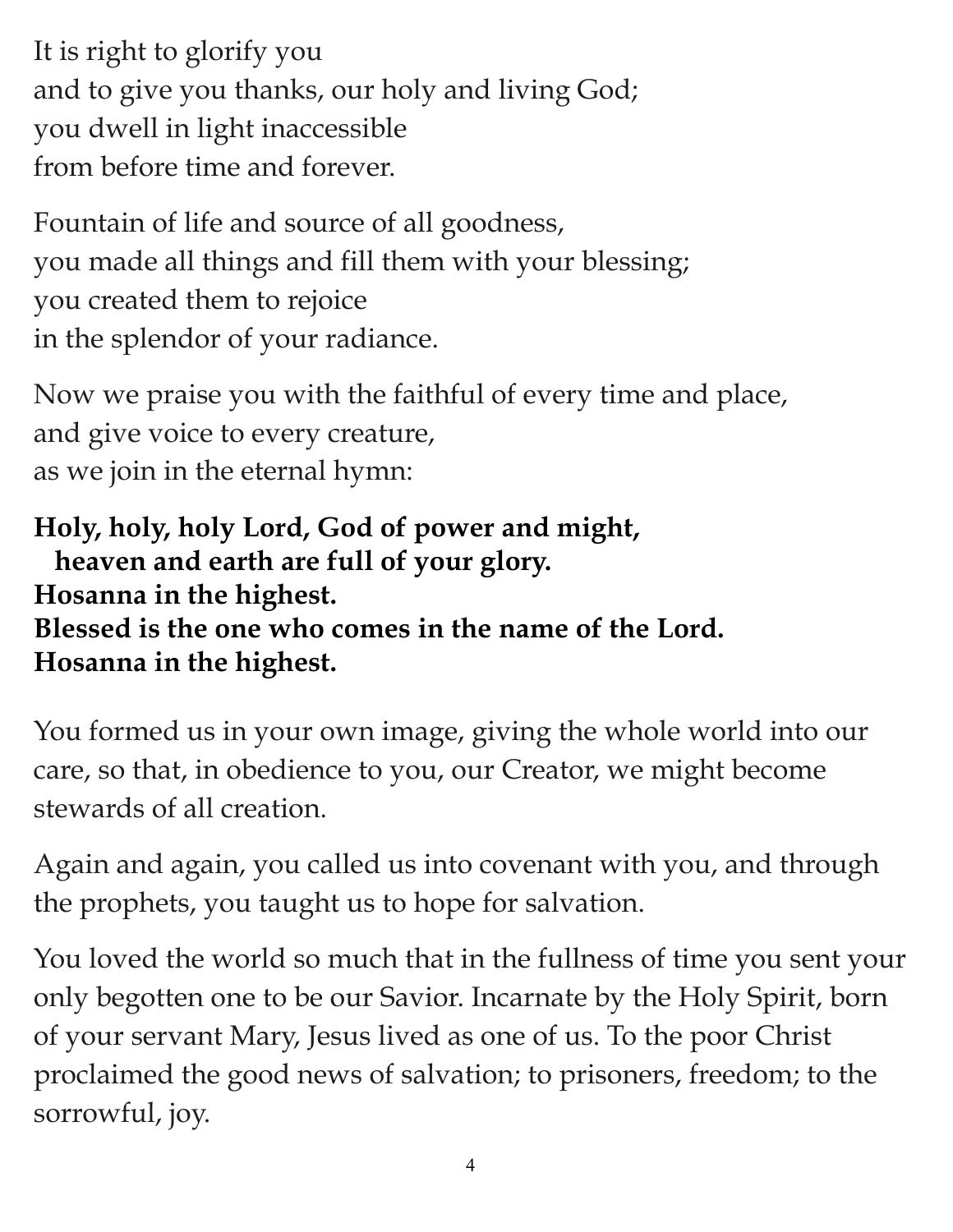The night before he died, your Son, Jesus Christ, took bread; when he had given you thanks, he broke it, gave it to his disciples, and said:

# **Take, eat, this is my body which is given for you; do this to remember me.**

After supper he took the cup; when he had given you thanks, he gave it to them and said:

# **This cup is the new covenant in my blood poured out for you; do this as often as you drink it to remember me.**

From the gifts, you have given us we offer you this bread and this cup, and proclaim the mystery of our faith,

**Christ has died, Christ is risen, Christ will come in glory.**

Therefore, loving God, recalling now Christ's death and resurrection, we ask you to accept this our sacrifice of praise.

Send your Holy Spirit upon us and our celebration, that we may be fed with the body and blood of your Son and be filled with your life and goodness. Strengthen us to do your work, and to be your body in the world.

**Through Jesus Christ our Lord, with whom, and in whom, in the unity of the Holy Spirit, all honor and glory be to you, Lord of all ages, world without end. Amen.**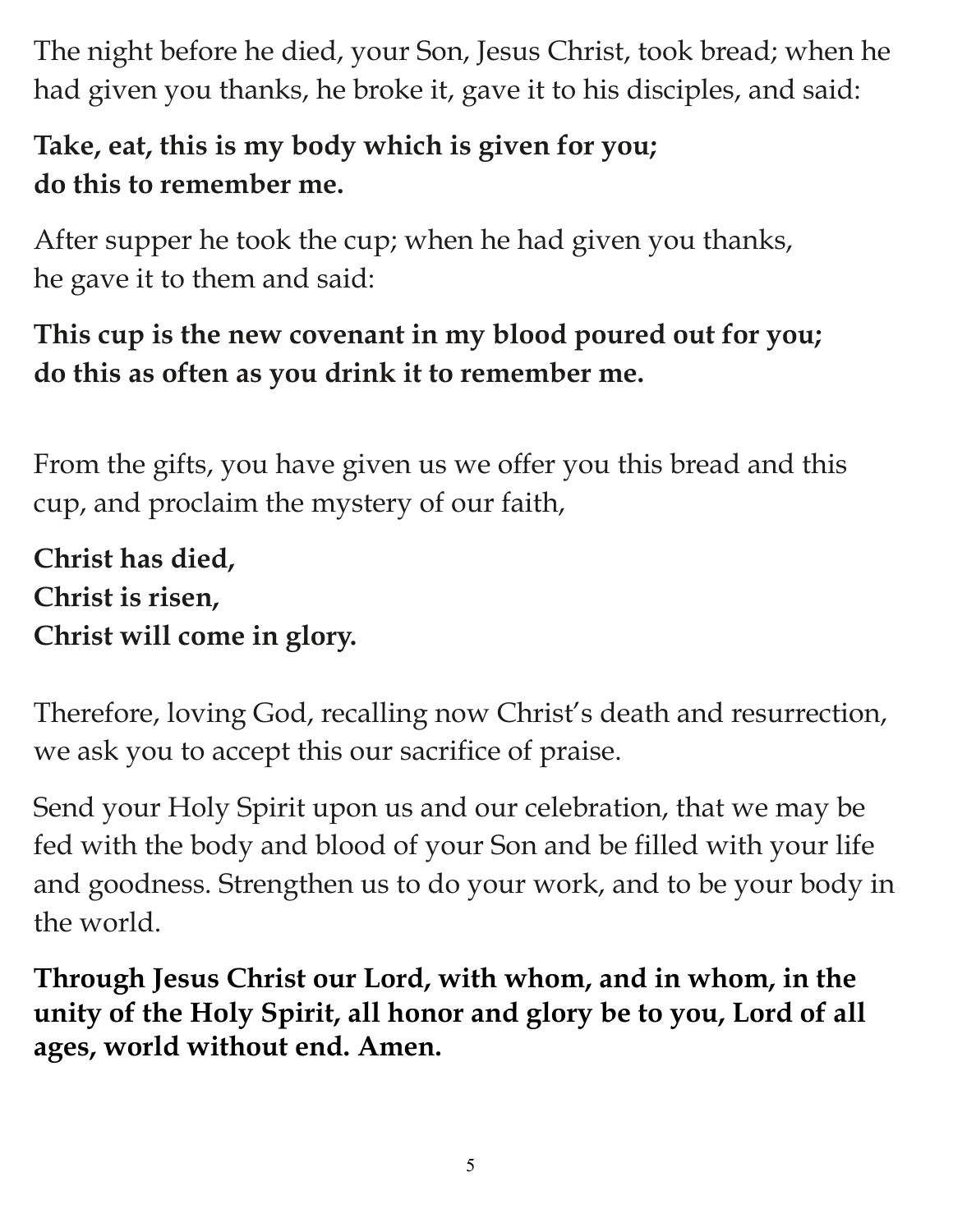As our Savior Christ has taught us, we are bold to pray,

**Our Father in heaven, hallowed be your Name, your kingdom come, your will be done, on earth as it is in heaven. Give us today our daily bread. Forgive us our sins as we forgive those who sin against us. Save us from the time of trial, and deliver us from evil. For the kingdom, the power, and the glory are yours, now and forever. Amen.**

#### POST COMMUNION PRAYER

**Radiant God, with our eyes we have seen your salvation. And in this meal, we have feasted on your grace. May your Word take flesh in us, that we may be your holy people, revealing your glory made known to us in Jesus Christ our Savior. Amen.**

### FINAL BLESSING

### DISMISSAL

Alleluia, Alleluia. Go in peace and share the story of Jesus. **Thanks be to God. Alleluia, alleluia!**